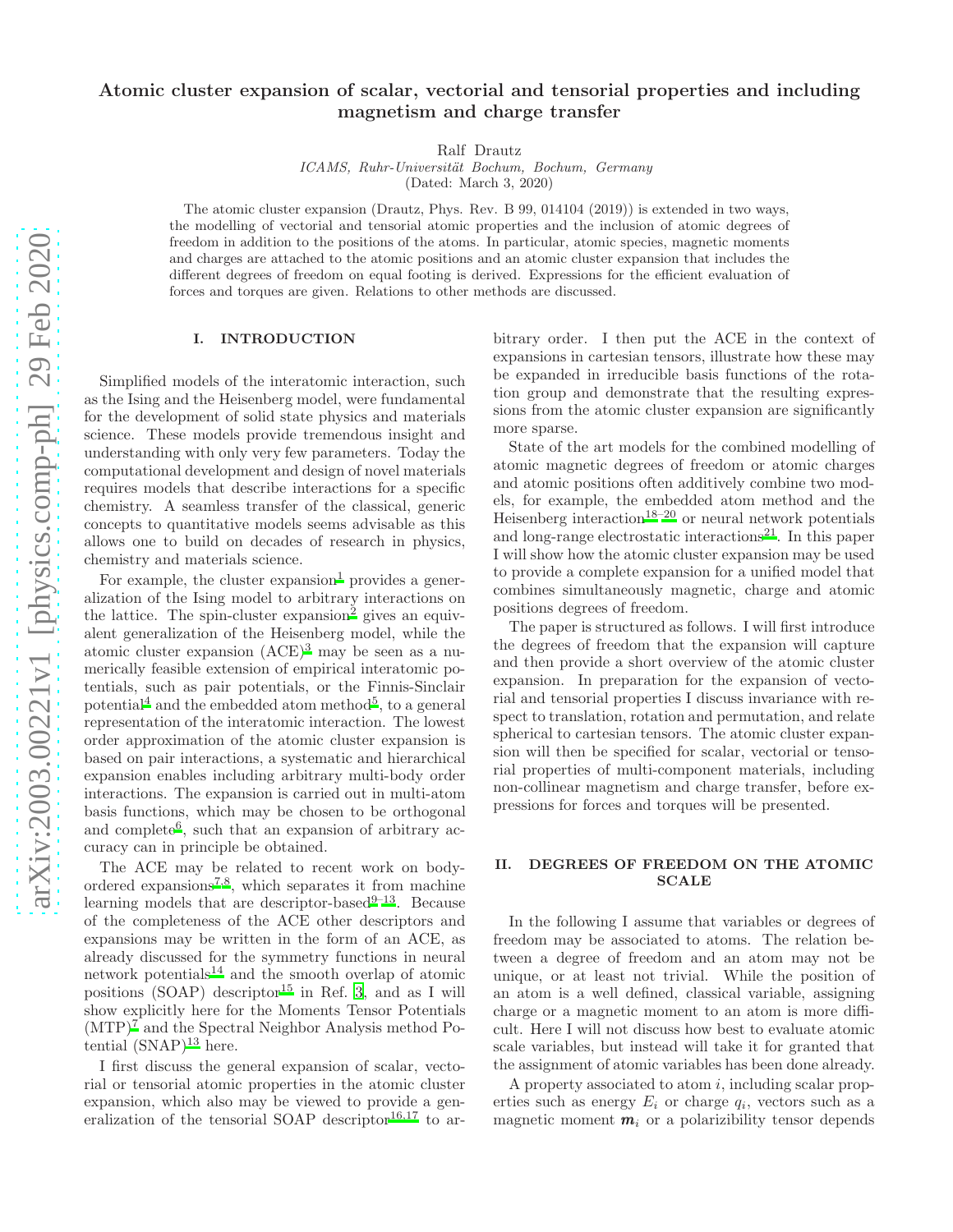on the atomic environment  $\sigma$  of atom i. I will describe the atomic environment of atom  $i$  by variables or degrees of freedom  $\sigma_i$  of other atoms j as well as the state of atom  $i, \sigma_i$  as  $\boldsymbol{\sigma} = (\sigma_i; \sigma_1, \sigma_2, \dots, \sigma_N)$ . For example, degrees of freedom of atom  $j$  that may contribute to a property of atom i are

<span id="page-1-4"></span>
$$
\sigma_j = (\mu_j, \mathbf{r}_{ji}, q_j, \mathbf{m}_j, \mathbf{T}_j, \dots), \tag{1}
$$

with the atomic species  $\mu_i$  and where the other contributions illustrate possible dependencies on scalars, e.g., the charge  $q_j$ , vectors  $\mathbf{r}_{ji} = \mathbf{r}_j - \mathbf{r}_i$ , where  $\mathbf{r}_i$  and  $\mathbf{r}_j$  are the positions of atoms i and j, respectively, and  $m_j$ , or tensors  $\boldsymbol{T}_i$ . A scalar, vectorial or tensorial property  $\boldsymbol{G}_i$ of atom i may then be parameterized as a function of  $\sigma$ ,

<span id="page-1-1"></span>
$$
G_i = G(\sigma). \tag{2}
$$

#### III. ATOMIC CLUSTER EXPANSION

The atomic cluster expansion provides a complete descriptor[3](#page-10-2)[,6](#page-10-5) for the local environment of an atom that I will discuss for multiple degrees of freedom per atom here. A scalar product between functions  $f(\boldsymbol{\sigma})$  and  $g(\boldsymbol{\sigma})$ is defined as

$$
\langle f|g\rangle = \sum f d\boldsymbol{\sigma} f^*(\boldsymbol{\sigma}) g(\boldsymbol{\sigma}) \omega(\boldsymbol{\sigma}), \qquad (3)
$$

where discrete degrees of freedom such as atomic species are summed over, continuous degrees of freedom are integrated over a suitable domain and  $\omega(\sigma)$  is a weight function that may be required by some degrees of freedom.

Next complete basis functions that only depend on the degrees of freedom associated to one neighboring atom are introduced. These may in general be non-orthogonal

$$
\langle \phi_v^*(\sigma) | \phi_u(\sigma) \rangle = S_{vu} . \tag{4}
$$

I assume that the inverse of  $S$  exists and use

$$
\phi^v(\sigma) = \sum_u S_{vu}^{-1} \phi_u(\sigma).
$$
 (5)

Then orthogonality and completeness is written as

$$
\langle \phi^v(\sigma) | \phi_u(\sigma) \rangle = \delta_{vu} , \qquad (6)
$$

$$
\sum_{v} [\phi^{v}(\sigma)]^* \phi_{v}(\sigma') = \delta(\sigma - \sigma') \delta_{\sigma \sigma'}, \qquad (7)
$$

where on the right hand side of the second equation the Dirac delta function holds for continuous degrees of freedom and the Kronecker delta for discrete degrees of freedom. For establishing a hierarchical expansion I further choose  $\phi_0 = 1$ , which may be understood as an atom without properties, *i.e.* the vacuum state.

The atomic cluster expansion is obtained with different degrees of freedom but otherwise in complete anal-ogy to the equations given in Ref. [3.](#page-10-2) A cluster  $\alpha$ 

with  $K$  elements contains atom  $i$  and  $K$  further atoms,  $\alpha = (i; j_1, j_2, \ldots, j_K)$ , where atom i is first but otherwise the order of entries in  $\alpha$  does not matter and indices are pairwise different  $i \neq j_1 \neq j_2 \neq j_K$ . The vector  $\nu = (v_0; v_1, v_2, \dots, v_K)$  contains the list of single-atom basis functions in the cluster, and only single-atom basis functions with  $v > 0$  are considered in  $\nu$ . A cluster basis function is then given by

$$
\Phi_{\alpha\nu} = \phi_{v_0}(\sigma_i)\phi_{v_1}(\sigma_{j_1})\phi_{v_2}(\sigma_{j_2})\dots\phi_{v_K}(\sigma_{j_K}).
$$
 (8)

The orthogonality and completeness of the single-atom basis functions transfers to the cluster basis functions

$$
\langle \Phi^{\alpha\nu} | \Phi_{\beta\mu} \rangle = \delta_{\alpha\beta} \delta_{\nu\mu} , \qquad (9)
$$

$$
1 + \sum_{\gamma \subseteq \alpha} \sum_{\nu} [\Phi^{\gamma \nu}] (\boldsymbol{\sigma})^* \Phi_{\gamma \nu} (\boldsymbol{\sigma}') = \delta (\boldsymbol{\sigma} - \boldsymbol{\sigma}') \delta_{\boldsymbol{\sigma} \boldsymbol{\sigma}'}, \qquad (10)
$$

where  $\alpha$  is an arbitrary cluster and the right hand side of the completeness relation is the product of the relevant right hand sides of Eq.[\(7\)](#page-1-0). The expansion of an element of  $\mathbf{G}$ , Eq.[\(2\)](#page-1-1) may therefore be written in the form

$$
G(\pmb{\sigma}) = J_0 + \sum_{\alpha\nu} J^{\alpha\nu} \Phi_{\alpha\nu}(\pmb{\sigma}), \qquad (11)
$$

and the expansion coefficients  $J^{\alpha\nu}$  obtained by projection

<span id="page-1-2"></span>
$$
J^{\alpha\nu} = \langle \Phi^{\alpha\nu} | G(\pmb{\sigma}) \rangle. \tag{12}
$$

For convenience and readability I will write the indices of the expansion coefficients as subscripts in the following, with the understanding that all indices of expansion coefficients should be written as superscripts. Writing the expansion Eq.[\(11\)](#page-1-2) explicitly in single-atom basis functions leads to

<span id="page-1-5"></span><span id="page-1-0"></span>
$$
G(\boldsymbol{\sigma}) = \sum_{v_0} J_{v_0}^{(0)} \phi_{v_0}(\sigma_i)
$$
  
+ 
$$
\sum_{j}^{i \neq j} \sum_{v_0 v_1} J_{v_0 v_1}^{(1)} \phi_{v_0}(\sigma_i) \phi_{v_1}(\sigma_j)
$$
  
+ 
$$
\frac{1}{2} \sum_{j_1 j_2}^{i \neq j_1 \neq j_2} \sum_{v_0 v_1 v_2} J_{v_0 v_1 v_2}^{(2)} \phi_{v_0}(\sigma_i) \phi_{v_1}(\sigma_{j_1}) \phi_{v_2}(\sigma_{j_2})
$$
  
+ 
$$
\frac{1}{3!} \sum_{j_1 j_2 j_3}^{i \neq j_1 \neq j_2, \dots} \sum_{v_0 v_1 v_2 v_3} J_{v_0 v_1 v_2 v_3}^{(3)} \phi_{v_0}(\sigma_i) \phi_{v_1}(\sigma_{j_1}) \phi_{v_2}(\sigma_{j_2}) \phi_{v_3}(\sigma_{j_3})
$$
  
+ 
$$
\dots
$$
 (13)

<span id="page-1-3"></span>)

This may be rewritten in a slightly different way with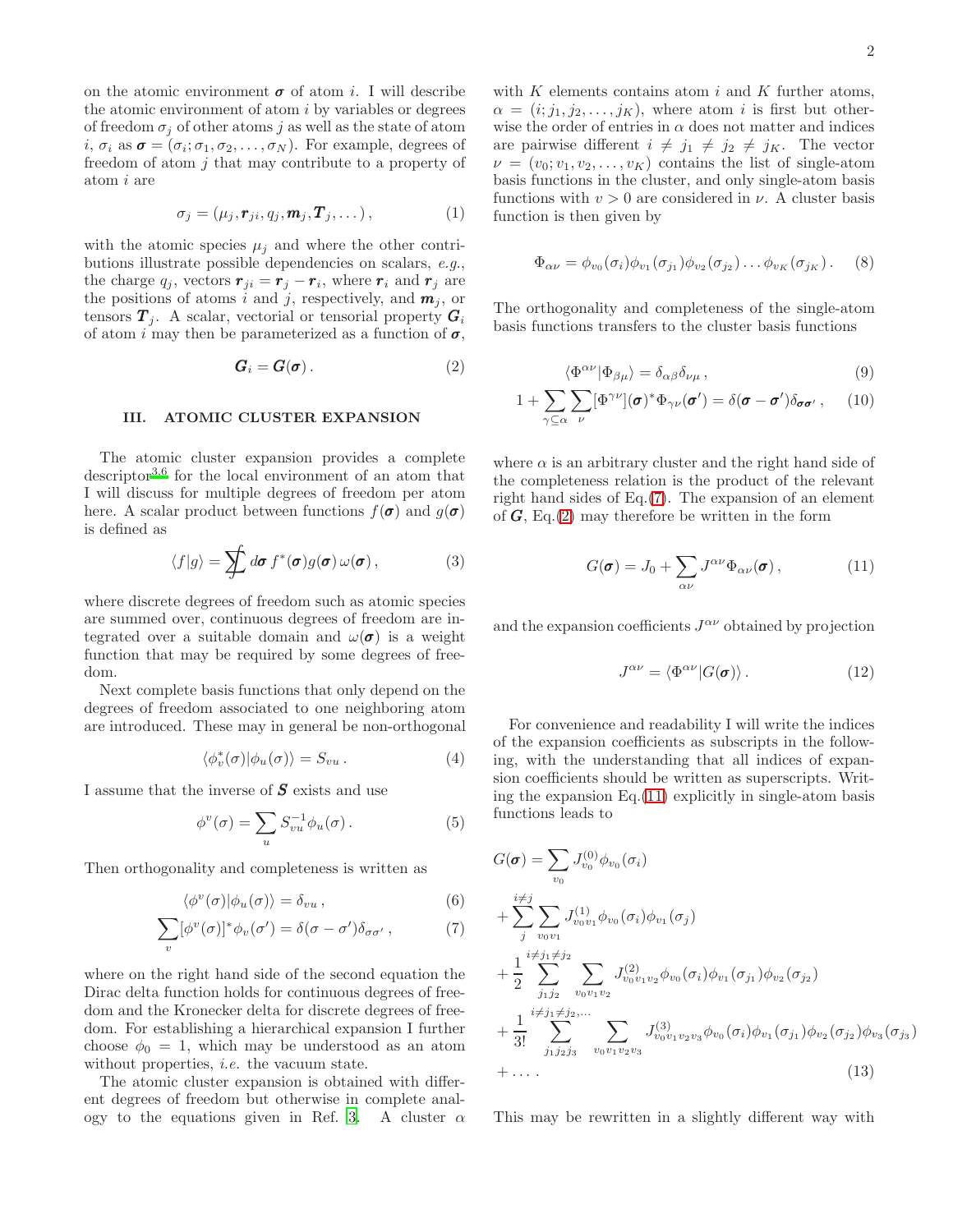unrestricted sums and updated expansion coefficients

$$
G(\boldsymbol{\sigma}) = \sum_{v} c_{v}^{(0)} \phi_{v}(\sigma_{i})
$$
  
+ 
$$
\sum_{j} \sum_{v_{0}v_{1}} c_{v_{0}v_{1}}^{(1)} \phi_{v_{0}}(\sigma_{i}) \phi_{v}(\sigma_{j})
$$
  
+ 
$$
\frac{1}{2} \sum_{j_{1}j_{2}} \sum_{v_{0}v_{1}v_{2}} c_{v_{0}v_{1}v_{2}}^{(2)} \phi_{v_{0}}(\sigma_{i}) \phi_{v_{1}}(\sigma_{j_{1}}) \phi_{v_{2}}(\sigma_{j_{2}})
$$
  
+ 
$$
\frac{1}{3!} \sum_{j_{1}j_{2}j_{3}} \sum_{v_{0}v_{1}v_{2}v_{3}} c_{v_{0}v_{1}v_{2}v_{3}}^{(3)} \phi_{v_{0}}(\sigma_{i}) \phi_{v_{1}}(\sigma_{j_{1}}) \phi_{v_{2}}(\sigma_{j_{2}}) \phi_{v_{3}}(\sigma_{j_{3}})
$$
  
+ ... , (14)

where only  $i$  is excluded from the summations over  $j_1, j_2, \ldots$  As had already been pointed out in Ref. [3](#page-10-2), the expansion Eq. $(14)$  is identical to Eq. $(13)$ , with expansion coefficients  $c_{\nu}^{(K)}$  that are different from the expansion coefficients  $J_{\nu}^{(K)}$  in Eq.[\(13\)](#page-1-3). The expansion coefficients  $c_{\nu}^{(K)}$  are simple functions of  $J_{\nu}^{(K)}$  that may be obtained by taking into account that products of basis functions of the same argument may be expanded into linear combinations of single basis functions, for example,  $\sum_{v} a_v \phi_v(\sigma_j) = \phi_{v_1}(\sigma_j) \phi_{v_2}(\sigma_j)$ , *etc.*, such that the self-interactions are removed by an appropriate modification of a lower-order expansion coefficient. The detailed relation between  $J_{\nu}^{(K)}$  and  $c_{\nu}^{(K)}$  is given in Ref. [6](#page-10-5).

I next introduce the combined atomic density

$$
\rho_i(\sigma) = \sum_j^{j \neq i} \delta(\sigma - \sigma_j), \qquad (15)
$$

where for the example of  $Eq.(1)$  $Eq.(1)$  this implies

$$
\delta(\sigma - \sigma_j) = \delta_{\mu\mu_j} \delta(\mathbf{r} - \mathbf{r}_{ji}) \delta(q - q_j) \delta(\mathbf{m} - \mathbf{m}_j) \delta(\mathbf{T} - \mathbf{T}_j) \dots,
$$
\n(16)

and the atomic base is obtained as

<span id="page-2-2"></span>
$$
A_{iv} = \langle \rho_i | \phi_v \rangle = \sum_{j}^{j \neq i} \phi_v(\sigma_j). \tag{17}
$$

To capture the properties inherently associated to atom i I further introduce

$$
\rho_i^{(0)}(\sigma) = \delta(\sigma - \sigma_i), \qquad (18)
$$

and

$$
A_{iv}^{(0)} = \langle \rho_i^{(0)} | \phi_v \rangle = \phi_v(\sigma_i). \tag{19}
$$

Except for  $v_0$  it is sufficient to sum over ordered sets of basis functions  $v_1 \ge v_2 \ge v_3 \dots$ , such that the expansion Eq. $(14)$  is written as

$$
G(\boldsymbol{\sigma}) = \sum_{v_0} c_{v_0}^{(0)} A_{iv_0}^{(0)} + \sum_{v_0 v_1} c_{v_0 v_1}^{(1)} A_{iv_0}^{(0)} A_{iv_1}
$$
  
+ 
$$
\sum_{v_0 v_1 v_2}^{v_1 \ge v_2} c_{v_0 v_1 v_2}^{(2)} A_{iv_0}^{(0)} A_{iv_1} A_{iv_2}
$$
  
+ 
$$
\sum_{v_0 v_1 v_2 v_3}^{v_1 \ge v_2 \ge v_3} c_{v_0 v_1 v_2 v_3}^{(3)} A_{iv_0}^{(0)} A_{iv_1} A_{iv_2} A_{iv_3} + \dots
$$
 (20)

In this way the linear expansion in cluster correlation functions Eq.[\(11\)](#page-1-2) is expressed as a polynomial in the atomic base  $A_{iv}$ .

# <span id="page-2-3"></span>IV. TRANSLATION, ROTATION, INVERSION AND PERMUTATION

The degrees of freedom are constructed such that the expansion Eq.[\(20\)](#page-2-1) is immediately invariant under translation.

<span id="page-2-0"></span>For many systems we further expect a well-defined transformation under rotation. For example, without applied field we expect that a scalar property such as the energy is invariant under rotation, or in other words, it belongs to the irreducible representation  $\mathcal{D}^{(l=0)}$  of the rotation group. A vector, for example, the magnetic moment on atom i transforms according to the irreducible representation  $l = 1$  of the rotation group,  $\mathcal{D}^{(l=1)}$ . A tensor of rank two transforms as  $\mathcal{D}^{(1)} \times \mathcal{D}^{(1)} = \mathcal{D}^{(2)} + \mathcal{D}^{(1)} + \mathcal{D}^{(0)}$ , i.e., a symmetric matrix with 5 independent matrix elements, an anti-symmetric matrix with 3 independent matrix elements and one constant, the trace, required to characterize the transformation behavior of the 9 matrix elements under rotation. A tensor of rank three transforms as  $\mathcal{D}^{(1)} \times \mathcal{D}^{(1)} \times \mathcal{D}^{(1)} = \mathcal{D}^{(3)} + 2\mathcal{D}^{(2)} + 3\mathcal{D}^{(1)} + \mathcal{D}^{(0)}$ , and higher order tensors accordingly<sup>[22](#page-10-17)</sup>. The relation between cartesian and spherical tensors and their representation in irreducible representations of the rotation group will further be discussed in Sec. [IV A.](#page-3-0)

Next I classify the property that is expanded according to its irreducible representation and therefore also characterize the basis functions  $\phi_v$  according to their properties under rotation, i.e., by their irreducible representation l. An irreducible representation l of the rotation group comprises  $2l + 1$  basis functions, labeled by  $m = -l, -l + 1, \ldots, l - 1, l$ . A product of two irreducible representations  $l_1$  and  $l_2$  may be decomposed into irreducible representations  $\mathcal{D}^{(L)}$ , where exactly one representation with  $l_1 + l_2 \geq L \geq |l_1 - l_2|$  is contained in the product. I denote the coupling by  $(l_1l_2)L$ . With Clebsch-Gordan coefficients  $C_{Ll_1l_2}^{Mm_1m_2}$ , the matrix elements are given as

$$
\{(l_1l_2)L\}_{Mm_1m_2} = C_{Ll_1l_2}^{Mm_1m_2} . \tag{21}
$$

If more than two basis functions are coupled, the extraction of the irreducible representations from the product representation may proceed along different sequences, which implies different intermediate couplings. The generalized Clebsch-Gordan coefficients or the generalized Wigner symbols from products of the Wigner 3j symbol may be used to characterize the coupling sequence<sup>[23](#page-10-18)</sup>.

<span id="page-2-1"></span>For the coupling of the basis functions their order as well as the coupling scheme is relevant, see Refs. [23](#page-10-18), [24,](#page-10-19) [6](#page-10-5) for a detailed discussion. Different orders and different coupling schemes may lead to different product basis functions that are related by unitary transformations and for our purposes equivalent, c.f. recoupling with the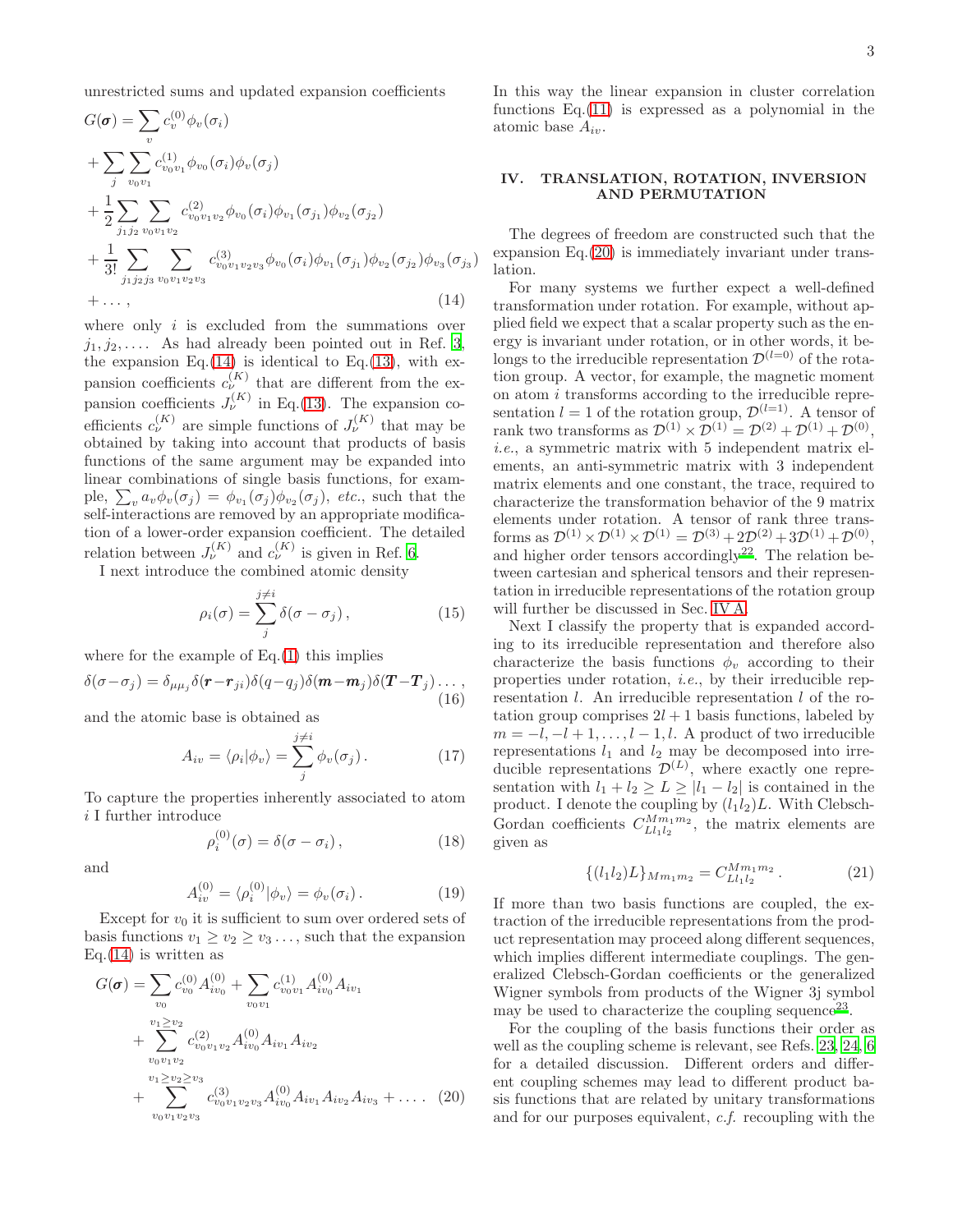Wigner 6j symbols or the Racah W coefficients for three spins and the Wigner 9j symbols or Fano X coefficients for four spins<sup>[22](#page-10-17)[,25](#page-10-20)[–28](#page-10-21)</sup>. I choose a particular coupling of the angular momenta  $\mathbf{l} = (l_1, l_2, \dots, l_N)$  that consists of iterative pairwise couplings,

$$
\begin{aligned}\n\left(\frac{l}{L} L_{1...N}\right)_N &= \left(\begin{array}{ccc} l_1 & l_2 & l_3 & \dots & l_N \\ L_{12} & L_{34} & \dots & L_{1...N} \end{array}\right) \\
&= \left(\left(\left(l_1 l_2\right) L_{12} \left(l_3 l_4\right) L_{34}\right) L_{1234} \left(l_5 l_6\right) L_{56} \dots l_N\right) L_{123456\dots N},\n\end{aligned} \tag{22}
$$

with the intermediate angular momenta  $\boldsymbol{L}$  =  $(L_{12}, L_{34}, \dots)$  and the resulting angular momentum  $L_{123456...N}$ .

Using Clebsch-Gordan coefficients the brackets are written as

$$
((l_1l_2) L_{12} (l_3l_4) L_{34}) L_{1234} = C_{L_{1234}L_{12}L_{34}} C_{L_{12}l_1l_2} C_{L_{34}l_3l_4},
$$
\n(23)

with summation over the intermediate  $M_{12}$ ,  $M_{34}$  implied and  $m_1, m_2, m_3, m_4, M_{1234}$  suppressed.

For coupling two angular momenta, one has

$$
\left(l L_{12}\right)_2 = \left(l_1 l_2 L_{12}\right)_2 = \left(l_1 l_2\right) L_{12}. \tag{24}
$$

For coupling three angular momenta,

$$
\left(\begin{array}{cc} l & L_{123} \\ L & L_{123} \end{array}\right)_3 = \left(\begin{array}{cc} l_1 & l_2 & l_3 \\ L_{12} & L_{123} \end{array}\right)_3 = \left(\left(l_1 l_2\right) L_{12} l_3\right) L_{123} \,. \tag{25}
$$

For four angular momenta,

$$
\begin{pmatrix}\n\mathbf{l} & L_{1234} \\
\mathbf{L} & L_{1234}\n\end{pmatrix}_4 = \begin{pmatrix}\nl_1 & l_2 & l_3 & l_4 \\
L_{12} & L_{34} & L_{1234}\n\end{pmatrix}_4
$$
\n
$$
= ((l_1 l_2) L_{12} (l_3 l_4) L_{34}) L_{1234}.
$$
\n(26)

For five angular momenta,

$$
\begin{pmatrix}\n\mathbf{l} & L_{12345} \\
\mathbf{L} & L_{12345}\n\end{pmatrix}_{5} = \begin{pmatrix}\n l_1 & l_2 & l_3 & l_4 & l_5 \\
 L_{12} & L_{34} & L_{1234} & L_{12345}\n\end{pmatrix}_{5}
$$
\n
$$
= \left( \left( \left( l_1 l_2 \right) L_{12} \left( l_3 l_4 \right) L_{34} \right) L_{1234} l_5 \right) L_{12345}.
$$
\n
$$
\tag{27}
$$

For six angular momenta,

$$
\begin{aligned}\n\left(\frac{l}{L} L_{123456}\right)_6 &= \left(\begin{array}{ccc} l_1 & l_2 & l_3 & l_4 & l_5 & l_6 \\
L_{12} & L_{34} & L_{1234} & L_{56} & L_{123456}\n\end{array}\right)_6 \\
&= \left(\left(\left(l_1 l_2\right) L_{12} \left(l_3 l_4\right) L_{34}\right) L_{1234} \left(l_5 l_6\right) L_{56}\right) L_{123456}.\n\end{aligned} \tag{28}
$$

For a rotationally invariant scalar, such as an interatomic potential, on requires  $L_{12...N} = 0$ . For a vectorvalued quantity one requires  $L_{12...N} = 1$  and for the symmetric  $\mathcal{D}^{(2)}$  contribution to a rank two tensor  $L_{12...N} = 2$ , etc.

Many of the couplings are zero, for example,  $(l_1l_2)0 =$ 0 for  $l_1 \neq l_2$ ,  $((l_1l_2)L_{12}l_3)0 = 0$  for  $L_{12} \neq l_3$ ,  $L_{12} <$  $|l_1 - l_2|$  or  $L_{12} > l_1 + l_2$ , *etc.* The parity of the product representation is given by  $(-1)^{(l_1+l_2+\cdots+l_N)}$ , therefore invariance with respect to inversion requires that  $l_1 + l_2 + \cdots + l_N$  is an even number. This also limits intermediate couplings, for example, two identical basis functions cannot couple to negative parity,  $(ll)L = 0$  for  $L = 1, 3, 5, \ldots$  If two or more of the  $l_i$  are identical, the number of intermediate couplings  $L$  that result in lin-early independent functions is further reduced<sup>[6](#page-10-5)</sup>. For the important case  $L_{12...N} = 0$  the condition  $(l_1l_2)0 = 0$  for  $l_1 \neq l_2$  imposes further constraints on possible intermediate couplings.

The possible combinations of  $m_1, m_2, \ldots m_N$  and intermediate couplings  $M_{12}, M_{34}, \ldots, M_{12...N}$  are also limited. For example, the Clebsch-Gordan coefficients  $\{(l_1l_2)L\}_{Mm_1m_2}$  are non-zero only if  $M = m_1 + m_2$ . Rotational invariance further requires  $m_1+m_2+\cdots+m_N =$ 0.

By construction the atomic cluster is expansion is invariant with respect to permutation of identical atoms.

### <span id="page-3-0"></span>A. Relation to cartesian tensors and expansions in hyperspherical harmonics

The relation between cartesian and spherical tensors is well established<sup>[22](#page-10-17)[,29](#page-10-22)[–31](#page-10-23)</sup>. Here I give explicit expressions for the expansion of tensor products of unit length vectors  $\hat{r}$  in spherical harmonics. I consider tensor products  $\hat{r} \otimes \hat{r}$ ,  $\hat{\bm{r}} \otimes \hat{\bm{r}} \otimes \hat{\bm{r}}, \, \hat{\bm{r}} \otimes \hat{\bm{r}} \otimes \hat{\bm{r}}, \, \dots \, \text{ with matrix elements } \hat{r}_{n_1} \hat{r}_{n_2},$  $\hat{r}_{n_1} \hat{r}_{n_2} \hat{r}_{n_3}, \, \hat{r}_{n_1} \hat{r}_{n_2} \hat{r}_{n_3} \hat{r}_{n_4}, \, \dots$  respectively.

It is then straighfoward to show that a tensor of order N may be represented as a linear combination of spherical harmonics up to angular momentum  $N$ ,

<span id="page-3-1"></span>
$$
\hat{r}_{n_1}\hat{r}_{n_2}\dots\hat{r}_{n_N} = \sum_{L=0}^{N} \sum_{M=-L}^{L} X_{n_1 n_2 n_3 \dots n_N}^{LM} Y_L^M.
$$
 (29)

The expression for the transformation matrix  $\boldsymbol{X}$  is derived in App. [A](#page-8-0) and given by Eq.[\(A8\)](#page-8-1).

The expansion in spherical harmonics provides a sparse representation: the number of matrix elements of the cartesian tensor of order  $N$  is given by  $3^N$  in three dimensions, while the number of spherical harmonics is given by  $1+3+5...2N+1 = (N+1)^2$ . For example, a tensor of order 10 with  $3^{10} = 59049$  matrix elements may be represented by only 121 spherical harmonics.

One may therefore assume that the evaluation of the spherical harmonics is considerably faster than the evaluation of the tensor products of the same order. Traditionally the spherical harmonics are evaluated in spherical coordinates and the transformation to a spherical coordinate system may be viewed as an overhead for computing spherical harmonics. In App. [B](#page-8-2) I discuss the computation of spherical harmonics as polynomials of cartesian coordinates without the need to transfom to spherical coordinates. This also means that although the ACE is expanded in spherical harmonics, it takes the form of a polynomial expansion in cartesian coordinates.

As already elucidated in Ref. [3,](#page-10-2) Eq.[\(29\)](#page-3-1) implies that the moments tensor potentials<sup>[7](#page-10-6)</sup> may be written exactly in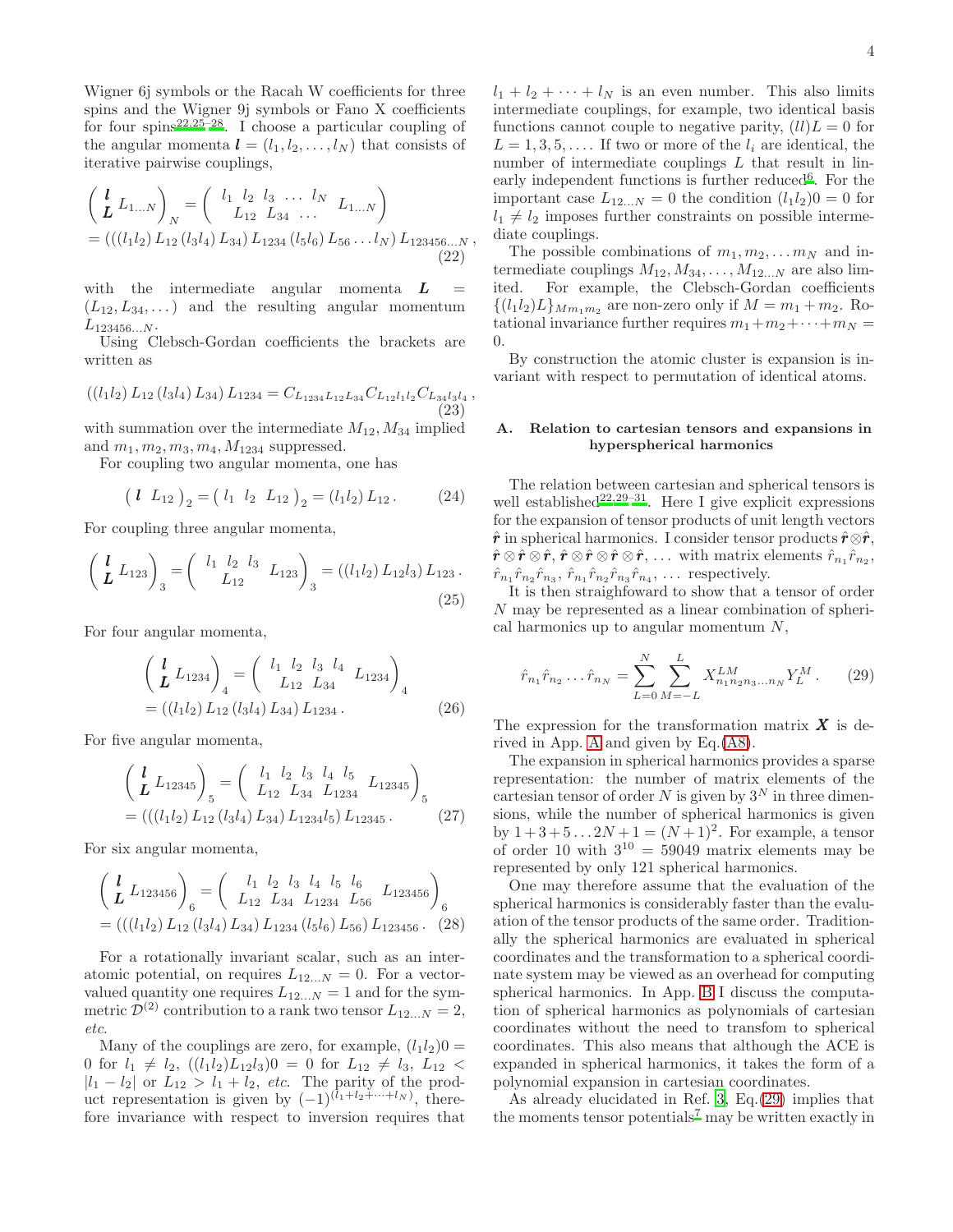the form of an ACE. Furthermore, as the ACE provides a basis, while the contraction of the cartesian tensors for the MTPs is to some extent arbitrary, the re-expansion of the MTPs in the form of an ACE may be used to ensure a complete set of basis functions for the moments tensor potentials.

Furthermore, the SOAP descriptor<sup>[15](#page-10-11)</sup> is parameterized using hyperspherical harmonics for the Spectral Neighbor Analysis method Potential  $(SNAP)^{13}$  $(SNAP)^{13}$  $(SNAP)^{13}$ . By decomposing the hypershpherical harmonics into a product of an effective radial contribution and a spherical harmonics, one can rewrite the SNAP exactly in the form of an ACE. The details are given in App. [C.](#page-9-0)

### V. MULTI-COMPONENT MATERIALS

Before adding magnetic or charge degrees of freedom, I discuss the expansion of scalar, vectorial or tensorial properties in multi-component materials. I assume that the state of a multi-component material is completely characterized by the atomic positions and their chemical species, such that

$$
\sigma_j = (\mu_j, \mathbf{r}_{ji}). \tag{30}
$$

Next I choose basis functions that are localized on the atoms and are written as a product of chemical, radial and angular contributions

$$
\phi_{i\mu_i\kappa n l}(\sigma_j) = \mathbf{e}_{\kappa}(\mu_j) R_{nl}^{\mu_j \mu_i}(r_{ji}) \mathbf{Y}_l(\hat{\mathbf{r}}_{ji}). \quad (31)
$$

The basis functions are vectors with elements  ${\phi}_{i\mu_i\kappa n l}(\sigma_j)$ <sub>m</sub>,  $m = -l, \ldots, l$ . Different from Ref. [1](#page-10-0), where the chemical space is expanded in Chebyshev polynomials, I simply use an explicitly orthogonal basis. The M different chemical species are identified by M orthogonal unit vectors in an M-dimensional space,

$$
\boldsymbol{e}_{\kappa}(\mu) = \delta_{\kappa\mu} \,, \tag{32}
$$

such that  $Eqs.(6,7)$  $Eqs.(6,7)$  $Eqs.(6,7)$  are given by

$$
\langle \mathbf{e}_{\kappa_1}(\mu) | \mathbf{e}_{\kappa_2}(\mu) \rangle = \delta_{\kappa_1 \kappa_2}, \tag{33}
$$

$$
\sum_{\kappa} \boldsymbol{e}_{\kappa}(\mu_1) \boldsymbol{e}_{\kappa}(\mu_2) = \delta_{\mu_1 \mu_2} . \tag{34}
$$

This has the advantage that chemical species may be added or removed to the system without modifying basis functions of other species and therefore the chemistry dependent expansion coefficients are directly transferable between different materials systems. One may argue that this contradicts the spirit of the original cluster expansion that requires  $\phi_0 = 1$ . This may easily be taken into account by introducing explicitly a further species, the 'vacuum species' for which  $\phi_0 = 1$  and which has no properties associated to it.

The radial functions  $R_{nl}^{\mu_j\mu_i}(r_{ji})$  depend on the distance  $r_{ji}$  between the atoms of chemical species  $\mu_i$  and  $\mu_j$ , while

n and l are further indices and l makes reference to the irreducible representation of the rotation group. Evidently, the radial functions are invariant with respect to rotation.

The angular functions  $\mathbf{Y}_l(\hat{\mathbf{r}})$  depend only on the bond direction  $\hat{r}$ . They form a complete basis for the irreducible representation  $l$  of the rotation group, which means that  $Y_l^m(\hat{r})$  with  $m = -l, -l + 1, \ldots, l - 1, l$  is a vector of  $2l + 1$  linearly independent basis functions. Typically the angular functions  $Y_l$  are taken as spherical harmonics, but other, related representations are also possible.

The energy or other configuration dependent quantities are obtained by inserting the basis functions into Eq.  $(14)$ . The atomic base Eq.  $(17)$  reads

$$
\mathbf{A}_{i\mu n l} = \sum_{j} \delta_{\mu \mu_j} R_{n l}^{\mu_j \mu_i}(r_{ji}) \mathbf{Y}_l(\hat{\mathbf{r}}_{ji}), \qquad (35)
$$

which means that in the sum over neigbors  $i$  only atoms of species  $\mu$  are considered, and

$$
A_{i\mu}^{(0)} = \delta_{\mu\mu_i} \,. \tag{36}
$$

The expansion of a configuration dependent quantity  $G_i$ on atom i with species  $\mu_i$  that transforms according to the irreducible representation  $L_R$  of the rotation group is then written as

$$
G_{i} = G(\sigma) = \sum_{\mu n} c_{\mu_{i}\mu n}^{(1)} L_{R} A_{i\mu n} L_{R}
$$
  
+  $\sum_{\mu n}^{'} c_{\mu_{i}\mu n}^{(2)} (IL_{R})_{2} A_{i\mu_{1}n_{1}l_{1}} A_{i\mu_{2}n_{2}l_{2}}$   
+  $\sum_{\mu nl}^{'} c_{\mu_{i}\mu nl}^{(3)} (L_{R})_{3}$   
×  $A_{i\mu_{1}n_{1}l_{1}} A_{i\mu_{2}n_{2}l_{2}} A_{i\mu_{3}n_{3}l_{3}}$   
+  $\sum_{\mu nl}^{'} c_{\mu_{i}\mu nl}^{(4)} (L_{R})_{4}$   
×  $A_{i\mu_{1}n_{1}l_{1}} A_{i\mu_{2}n_{2}l_{2}} A_{i\mu_{3}n_{3}l_{3}} A_{i\mu_{4}n_{4}l_{4}}$   
+ ... (37)

The sums are taken over lexicographically ordered combinations  $\mu$ nl and the intermediate couplings  $L$  which are necessary for a complete set of basis functions. The summation over possible combinations  $\boldsymbol{m}$  is implied.

One may define the irreducible set of basis functions of the atomic cluster expansion

<span id="page-4-0"></span>
$$
\boldsymbol{B}_{\mu_{i}}^{(N)} \boldsymbol{m}_{\boldsymbol{L}}^{(L)} = \left(\boldsymbol{L}_{1}^{(L)} \boldsymbol{L}_{R}\right) \prod_{N}^{N} \boldsymbol{A}_{i}^{(L)} \boldsymbol{A}_{i}^{(L)}^{(N)}, \qquad (38)
$$

and rewrite the atomic cluster expansion as

$$
G_{i} = \sum_{N=0} \sum_{\mu n l}^{\prime} c_{\mu i \mu n l L L_{R}}^{(N)} B_{\mu i \mu n l L L_{R}}^{(N)}.
$$
 (39)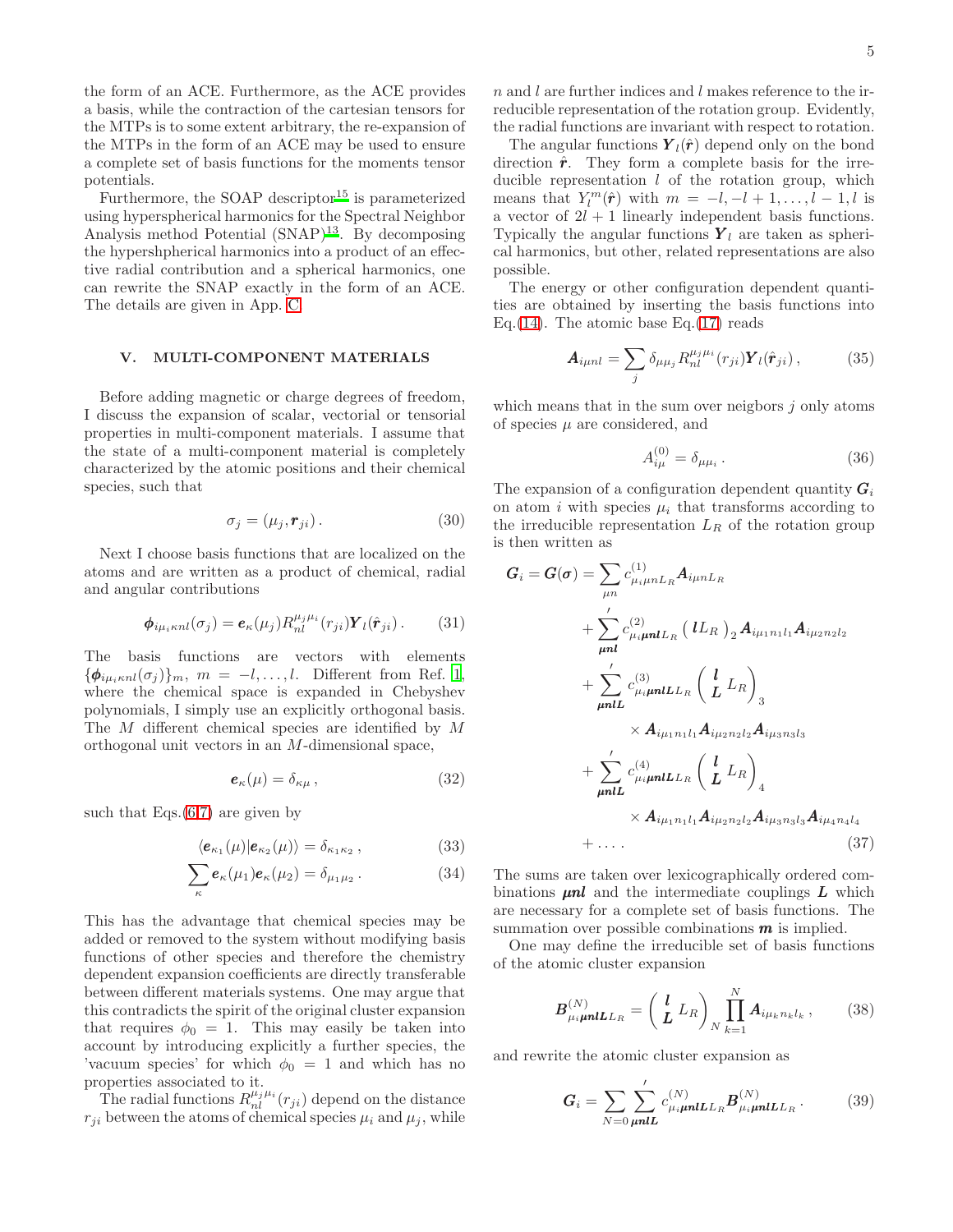For scalar properties  $L_R = 0$  the expression may be simplified considerably as this constrains possible intermediate couplings **L**. Further, parity requires  $(-1)^{L_R}$  =  $(-1)^{\sum_i l_i}$  and selection rules for the couplings apply, Sec. [IV.](#page-2-3)

In complete analogy to the generalization of the SOAP descriptor discussed in Ref. [3,](#page-10-2) the generalization of ACE to vectorial or tensorial properties may be viewed as providing a generalization of the  $\lambda$ -SOAP descriptor<sup>[16](#page-10-12)</sup> to multi-body interactions.

### VI. INCLUDING MAGNETISM

Often other degrees of freedom than chemical species and atomic positions are relevant. I use an atomic cluster expansion that includes magnetism to demonstrate the coupling to other degrees of freedom. In addition to chemical species and position each atom  $j$  is assigned a magnetic moment vector  $m_j$ , such that the configuration of atom  $j$  for the expansion on atom  $i$  is described by

$$
\sigma_j = (\mu_j, \mathbf{r}_{ji}, \mathbf{m}_j). \tag{40}
$$

Translational invariance means that only the chemical species and the magnetic moment of atom  $i$  enters, but not its position,

$$
\sigma_i = (\mu_i, \mathbf{m}_i). \tag{41}
$$

I keep the non-magnetic contributions as they were and expand the magnetic contributions in a radial and angular part,

$$
\boldsymbol{\phi}_{i\mu_i\kappa nln'l'}(\sigma_j) = \boldsymbol{e}_{\kappa}(\mu_j) R_{nl}^{\mu_j\mu_i}(r_{ji}) \boldsymbol{Y}_l(\hat{\boldsymbol{r}}_{ji}) M_{n'l'}^{\mu_j\mu_i}(m_j) \boldsymbol{Y}_{l'}(\hat{\boldsymbol{m}}_j) ,
$$
\n(42)

where the functions  $M$  only depend on the magnitude  $m_i$  of the magnetic moment and  $\hat{\mathbf{m}}_i$  is the direction of the magnetic moment. The basis functions are matrices with elements  $\{\boldsymbol{\phi}_{i\mu_i\kappa nln'l'}(\sigma_j)\}_{mm'}$ ,  $m = -l, \ldots, l$  and  $m' = -l', \ldots, l'.$ 

The atomic cluster expansion is obtained by inserting the basis functions into Eq.  $(14)$ . The atomic base Eq.  $(17)$ reads

$$
\mathbf{A}_{i\mu nln'l'} = \sum_{j} \delta_{\mu\mu_j} R_{nl}^{\mu_j\mu_i}(r_{ji}) \mathbf{Y}_l(\hat{\mathbf{r}}_{ji}) M_{n'l'}^{\mu_j\mu_i}(m_j) \mathbf{Y}_{l'}(\hat{\mathbf{m}}_j) ,
$$
\n(43)

and

$$
\mathbf{A}_{i\mu_i n l}^{(0)} = M_{n l}^{\mu_i} (m_i) \mathbf{Y}_l (\hat{\mathbf{m}}_i) \,. \tag{44}
$$

In the following I choose to separate the angular coupling of atomic positions from the angular coupling of the magnetic moments. As will become clear in the following, this will simplify the expressions without spin-orbit coupling. The expansion of an atomic quantity that transforms according to the irreducible representation  $L_R$  of the rotation group is then written as

$$
G_{i} = G(\sigma) = \sum_{n'} c_{\mu_{i}n'L_{R}}^{(0)} A_{i\mu_{i}n'L_{R}}^{(0)}
$$
  
+ 
$$
\sum_{\mu n'_{0}n'_{1}l'_{0}l'_{1}L'_{l}n_{1}L_{I}} c_{\mu_{i}\mu n'_{0}n'_{1}l'_{0}l'_{1}L'_{l}n_{1}L_{I}R}^{(1)} (L_{I}(l'_{0}l'_{1}L'_{I})_{2}) L_{R} A_{i\mu_{i}n'_{0}l'_{0}}^{(0)} A_{i\mu n_{1}L_{I}n'_{1}l'_{1}}
$$
  
+ 
$$
\sum_{\mu n\mathbf{h'}l'L'L_{I}L'_{I}n'_{1}} c_{\mu_{i}\mu n\mathbf{h'}l'L'L_{I}L'_{I}L_{R}}^{(2)} (l_{1}l_{2}L_{I})_{2} (\begin{array}{c} l' \\ L' \end{array})_{3}^{\prime}) L_{R} A_{i\mu_{i}n'_{0}l'_{0}}^{(0)} A_{i\mu_{1}n_{1}l_{1}n'_{1}l'_{1}} A_{i\mu_{2}n_{2}l_{2}n'_{2}l'_{2}}
$$
  
+ 
$$
\sum_{\mu n\mathbf{h'}l'L'L'L_{I}L'_{I}} c_{\mu_{i}\mu n\mathbf{h'}l'L L' L_{I}L'_{I}L_{R}}^{(3)} (l_{L}L_{I})_{3} (\begin{array}{c} l' \\ L' \end{array})_{4}^{\prime}) L_{R} A_{i\mu_{i}n'_{0}l'_{0}}^{(0)} A_{i\mu_{1}n_{1}l_{1}n'_{1}l'_{1}} A_{i\mu_{2}n_{2}l_{2}n'_{2}l'_{2}} A_{i\mu_{3}n_{3}l_{3}n'_{3}l'_{3}}
$$
  
+ 
$$
\sum_{\mu n\mathbf{h'}l'L L' L' L' L'_{I}} c_{\mu_{i}n\mathbf{h'}l'L L' L' L' L' L' L_{R}}^{(4)} (l_{L}L_{I})_{4} (\begin{array}{c} l' \\ L' \end{array})_{4}^{\prime}) L_{R} A_{i\mu_{i}n'_{0}l'_{0}}^{(0)} A_{i\mu_{1}n_{1}l_{1}n
$$

<span id="page-5-0"></span> $\overline{1}$ 

Here the intermediate resulting angular momenta of the atomic and magnetic system alone are denoted by  $L_I$ and  $L'_I$ , respectively. These two angular momenta couple to the total resulting angular momentum  $L_R$ . The angular momenta contributions of the atomic part run

from  $l_1, l_2, \ldots$ , whereas the magnetic angular moments run from  $l'_0, l'_1, l'_2, \ldots$ . The sums are taken over lexicographically ordered  $\mu n ln'l'$  (only  $n'_0$  and  $l'_0$  not ordered) and the intermediate couplings  $\boldsymbol{L}\boldsymbol{L}'\boldsymbol{L}_I\boldsymbol{L}_I'$  that are necessary for a complete basis. The summation over possible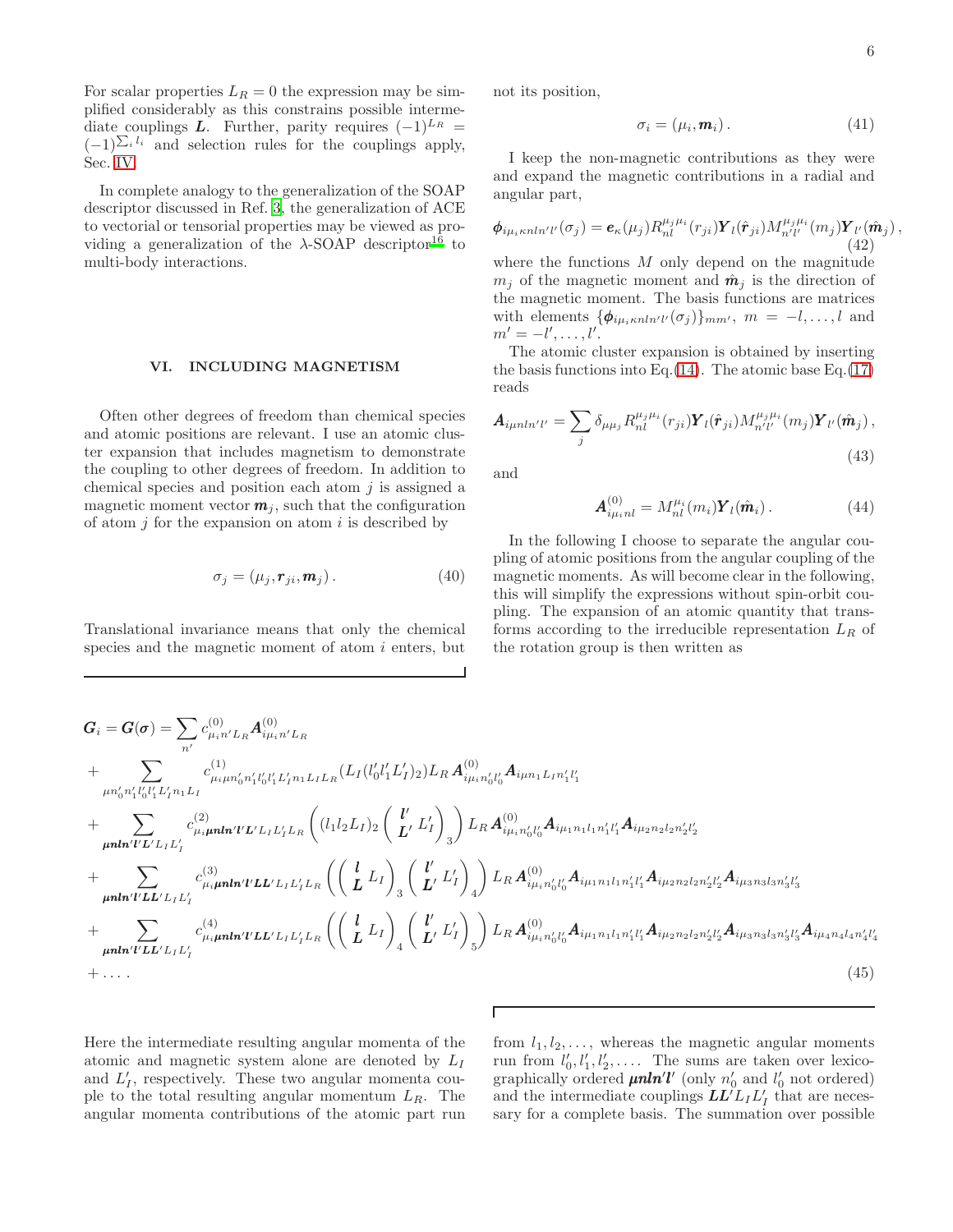combinations  $m$  and  $m'$  is implied.

In analogy to Eq.[\(38\)](#page-4-0) one may define the irreducible set of basis functions of the atomic cluster expansion

$$
B_{\mu_i\mu n l\ln'l' L' L_I L'_I L_R}^{(N)} = \left( \left( \begin{array}{c} l \\ L \end{array} L_I \right)_{N} \left( \begin{array}{c} l' \\ L' \end{array} L'_I \right)_{N+1} \right) L_R A_{i\mu_i n'_0 l'_0}^{(0)} \prod_{k=1}^N A_{i\mu_k n_k l_k n'_k l'_k} , \tag{46}
$$

and rewrite the atomic cluster expansion as

$$
G_{i} = \sum_{N=0} \sum_{\mu n l L n' l' L' L_{I} L'_{I}}' c_{\mu_{i} \mu n l L n' l' L' L_{I} L'_{I} L_{R}}^{(N)} B_{\mu_{i} \mu n l L n' l' L' L_{I} L'_{I} L_{R}}^{(N)}.
$$
\n(47)

For the expansion of the energy the resulting angular momentum needs to be zero for rotational invariance,  $L_R = 0$ , and therefore  $L_I = L'_I$ .

# A. Neglecting spin-orbit coupling in the magnetic energy

The number of coefficients in Eq.[\(45\)](#page-5-0) may appear daunting, but may be structured in a hierarchical way by taking into account that magnetism contributes only a fraction to the cohesive energy. As a very rough estimate one may assume that the contribution of magnetism to the cohesive energy is about 10%. The change of the magnetic contribution to the energy upon rotation of the magnetic moments is a fraction of the magnetic energy and the contribution of spin-orbit coupling to the magnetic energy is typically orders of magnitude smaller.

If spin-orbit coupling is neglected for the expansion of the energy, then the energy has to be invariant with respect to rotations of the atoms alone at fixed magnetic moments as well as the rotation of the magnetic moments at fixed atomic positions. This means that in Eq.[\(45\)](#page-5-0)

$$
L_I = L'_I = L_R = 0, \t\t(48)
$$

which considerably reduces the number of parameters. For example, the lowest order interaction term with expansion coefficients  $c^{(1)}$  requires  $l'_0 = l'_1$  and  $l_1 = 0$ . A distance dependent Heisenberg interaction is obtained for  $l'_0 = l'_1 = 1$ , and distance dependent contributions with more complex pairwise angular dependence for  $l'_0 = l'_1 = k$ , see also Ref. [2](#page-10-1).

#### B. Spin-polarized models and charge transfer

In spin-polarized models the atomic magnetic moments are confined to point along the z-direction. This means that the angular contributions of the magnetic basis functions are limited and one can exploit  $Y_l(-\hat{m})$  =  $(-1)^{l}Y_{l}(\hat{m})$ , or introduce a discrete basis as in the Ising model or the original cluster expansion<sup>[1](#page-10-0)[,2](#page-10-1)</sup>. Furthermore, magnetic moments that point only along the positive or negative z-axis are formally equivalent to positive and negative atomic charges, thus a general atomic cluster expansion that includes charge transfer is also obtained.

#### VII. GRADIENTS

Gradients with respect to the degrees of freedom may be obtained in analogy to Ref. [3.](#page-10-2) For an efficient numerical implementation it may be advisable to sum over the intermediate couplings first. By combining the expansion coefficients with the generalized Clebsch-Gordan coefficient, summations may be carried out more efficiently,

$$
\tilde{c}_{\mu_{i}n'L_{R}}^{(0)} = c_{\mu_{i}n'L_{R}}^{(0)}, \n\tilde{c}_{\mu_{i}\mu n'_{0}n'_{1}l'_{0}l'_{1}n_{1}L_{R}}^{(1)} = \sum_{L_{I}L'_{I}} c_{\mu_{i}\mu n'_{0}n'_{1}l'_{0}l'_{1}L'_{I}n_{1}L_{I}L_{R}}^{(1)} (L_{I}(l'_{0}l'_{1}L'_{I})_{2}) L_{R}, \n\tilde{c}_{\mu_{i}\mu nln'l'L_{R}}^{(2)} = \sum_{L'L_{I}L'_{I}} c_{\mu_{i}\mu nln'l'L'L_{I}L'_{I}L_{R}}^{(2)} \left( (l_{1}l_{2}L_{I})_{2} \left( \frac{l'}{L'} L'_{I} \right)_{3} \right) L_{R}, \n\tilde{c}_{\mu_{i}\mu nln'l'L_{R}}^{(N)} = \sum_{L L'L_{I}L'_{I}} c_{\mu_{i}\mu nln'l'L L'_{I}L'_{I}L_{R}}^{(N)} \left( \left( \frac{l}{L} L_{I} \right)_{N} \left( \frac{l'}{L'} L'_{I} \right)_{N+1} \right) L_{R}. \n(49)
$$

The atomic cluster expansion is then written as

$$
G_i = \sum_{N=0} \sum_{\mu n \ln' l'} \tilde{c}_{\mu_i \mu n \ln' l' L_R}^{(N)} A_{i \mu_i n'_0 l'_0}^{(0)} \prod_{k=1}^N A_{i \mu_k n_k l_k n'_k l'_k}.
$$
\n(50)

The derivatives with respect to the atomic base are easily obtained and summarized as

$$
\omega_{i\mu nln'l'} = \frac{\partial G_i}{\partial A_{i\mu nln'l'}},\qquad(51)
$$

$$
\omega_{i\mu_i n'_0 l'_0}^{(0)} = \frac{\partial G_i}{\partial A_{i\mu_i n'_0 l'_0}^{(0)}},\tag{52}
$$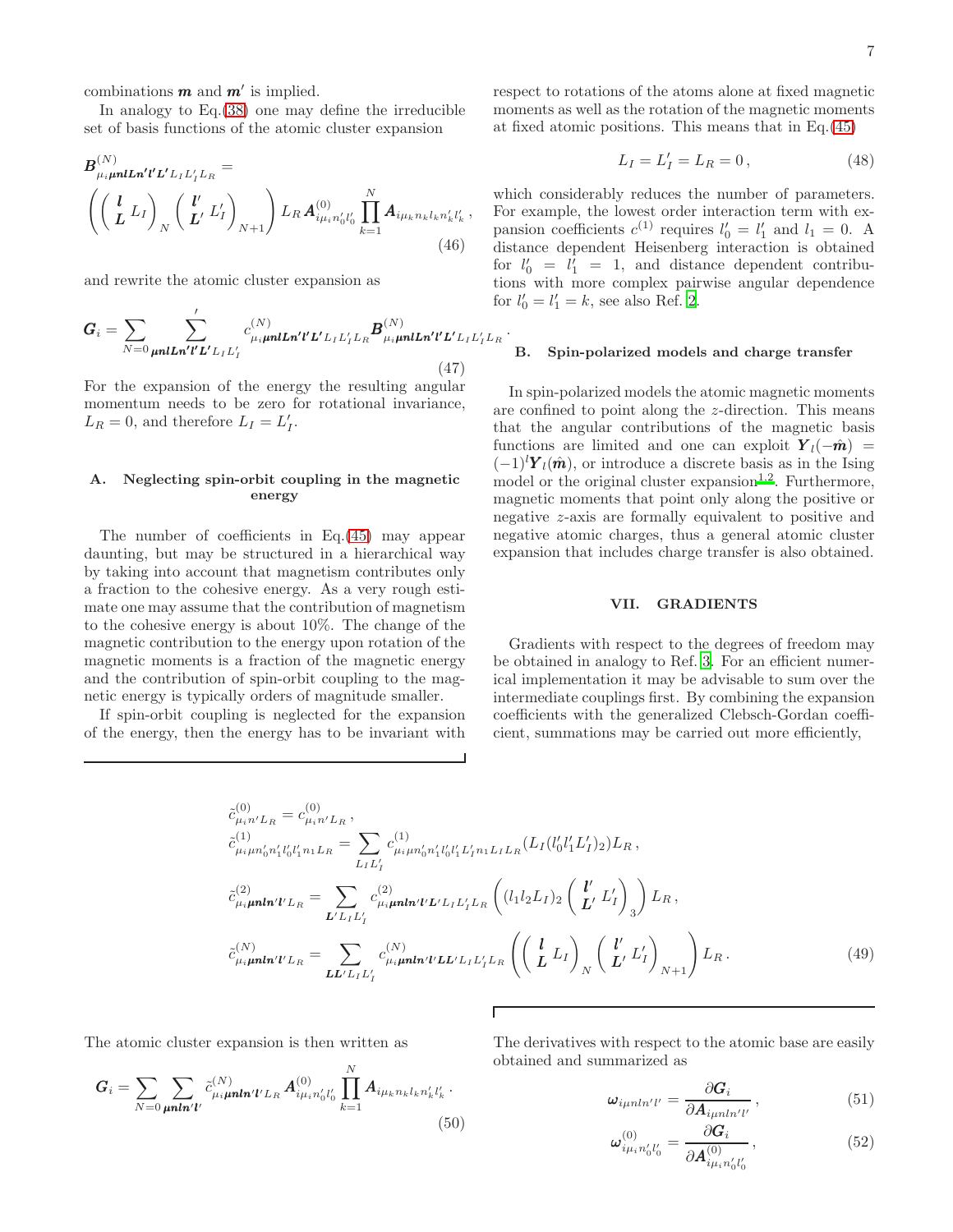and the gradients are expressed as

$$
\partial_k \sum_i \mathbf{G}_i = \sum_i \sum_{\mu n l n' l'} \omega_{i\mu n l n' l'} \partial_k \mathbf{A}_{i\mu n l n' l'} + \sum_{n' l'} \omega_{k\mu_k n' l'}^{(0)} \partial_k \mathbf{A}_{k\mu_k n' l'}^{(0)}.
$$
 (53)

The gradients of the atomic base depend on the degrees of freedom under consideration. In the following I will discuss the gradients with respect to changes to the atomic positions and to the magnetic moments, respectively.

#### A. Forces

For the force gradients one has

$$
\nabla_k \mathbf{A}_{i\mu n l n' l'} = \sum_j \delta_{\mu \mu_j} \nabla_k \phi_{\mu_i \mu_j n l n' l'}(\mathbf{r}_{ji})
$$
  
\n
$$
= \delta_{\mu \mu_k} \nabla_k \phi_{\mu_i \mu_k n l n' l'}(\mathbf{r}_{ki}) + \sum_j \delta_{\mu \mu_j} \nabla_i \phi_{\mu_i \mu_j n l n' l'}(\mathbf{r}_{ji}) \delta_{ik}
$$
  
\n
$$
= \delta_{\mu \mu_k} \nabla_k \phi_{\mu_i \mu_k n l n' l'}(\mathbf{r}_{ki}) - \sum_j \delta_{\mu \mu_j} \nabla_j \phi_{\mu_j \mu_i n l n' l'}(\mathbf{r}_{ji}) \delta_{ik},
$$
  
\n(54)

where I made use of

$$
\phi_{\mu_i\mu_jnln'l'}(\mathbf{r}_{ji}) = \phi_{\mu_j\mu_inln'l'}(\mathbf{r}_{ji}), \qquad (55)
$$

$$
\nabla_i \phi_{\mu_i \mu_j n l n' l'}(\mathbf{r}_{ji}) = -\nabla_j \phi_{\mu_j \mu_i n l n' l'}(\mathbf{r}_{ji}),\tag{56}
$$

and

$$
\nabla_k \mathbf{A}_{i\mu_i n'l'}^{(0)} = 0. \tag{57}
$$

Then by defining

$$
\boldsymbol{f}_{ki} = \sum_{nln'l'} \omega_{i\mu_k nln'l'} \nabla_k \boldsymbol{\phi}_{\mu_i \mu_k ln'l'}(\boldsymbol{r}_{ki}), \qquad (58)
$$

the gradient is written as

$$
\boldsymbol{F}_k = \sum_i -\nabla_k \boldsymbol{G}_i = \sum_i (\boldsymbol{f}_{ik} - \boldsymbol{f}_{ki}) \ . \tag{59}
$$

As in a typical molecular dynamics implementation one evaluates the forces on all atoms and to this end loops over all neighbors for each atom, for the bond  $k - i$  only the contribution  $f_{ki}$  needs to be evaluated and the contribution  $f_{ik}$  can be added when the bond  $i-k$  is visited. The pairwise representation of the forces further enables the evalulation of the virial stresses and pressure at no additional computational cost.[32](#page-10-24)

Non-linear functions  $F$  of the atomic cluster expansion, *i.e.*,  $\sum_i F(\mathbf{G}_i)$  may be evaluated along the same lines from simple embedding functions to non-linear machine learning representations.<sup>[3](#page-10-2)</sup>

### B. Magnetic torques

For the magnetic gradients one has

$$
\frac{\partial}{\partial \mathbf{m}_k} \mathbf{A}_{i\mu n l n' l'} = \delta_{\mu \mu_k} \frac{\partial}{\partial \mathbf{m}_k} \boldsymbol{\phi}_{\mu_i \mu_k n l n' l'}(\mathbf{m}_k), \qquad (60)
$$

and

$$
\frac{\partial}{\partial m_k} A^{(0)}_{i\mu_i n'l'} = \delta_{ik} \delta_{\mu_i \mu_k} \frac{\partial}{\partial m_k} A^{(0)}_{k\mu_k n'l'} \delta_{ik} . \tag{61}
$$

The gradient is therefore written as

$$
\frac{\partial}{\partial m_k} \sum_i \mathbf{G}_i = \sum_i \sum_{nln'l'} \omega_{i\mu_k nln'l'} \frac{\partial}{\partial m_k} \phi_{\mu_i \mu_k nln'l'} (m_k) + \sum_{n'l'} \omega_{k\mu_k n'l'}^{(0)} \frac{\partial}{\partial m_k} \mathbf{A}_{k\mu_k n'l'}^{(0)}.
$$
 (62)

The gradient comprises contributions due to transversal as well as longitudinal changes of the atomic magnetic moments. Most spin-dynamics implementations assume that the magnitude of the spins is preserved during simulations and including longitudinal degrees of freedom requires a modified equation of motion<sup>[18](#page-10-14)[,19](#page-10-25)[,33](#page-10-26)</sup>.

### VIII. CONCLUSIONS

Quantitative predictions for the development and design of novel materials require models of the interatomic interaction that may be converged systematically to represent reference data with arbitrary precision and that at the same time are numerically efficient for sampling or large scale atomistic simulations. The atomic cluster expansion provides efficient expressions for the evaluation of atomic scale properties. Here I extended the atomic cluster expansion to vectorial and tensorial properties and to include degrees of freedom such as atomic magnetic moments and charges in addition to the atomic positions.

The resulting expressions are a coherent extension of the original ACE, with a similar structure and therefore their implementation does not require significantly more effort. At lowest order contact with simple models may be made, for example, a distance-dependent Heisenberg interaction is obtained for an expansion that takes into account atomic positions and atomic magnetic moments. For a full expansion the number of parameters that need to be fitted to reference data increased significantly, however, clear hierarchies in the interatomic interaction should help to define the parameters in a robust way. In order to fully assess the efficiency of the magnetic ACE, the next step must be its parameterization for a particular system.

### ACKNOWLEDGMENTS

I acknowledge helpful discussions with Marc Cawkwell, Gábor Csányi, Geneviève Dusson, Yury Lysogorskiy,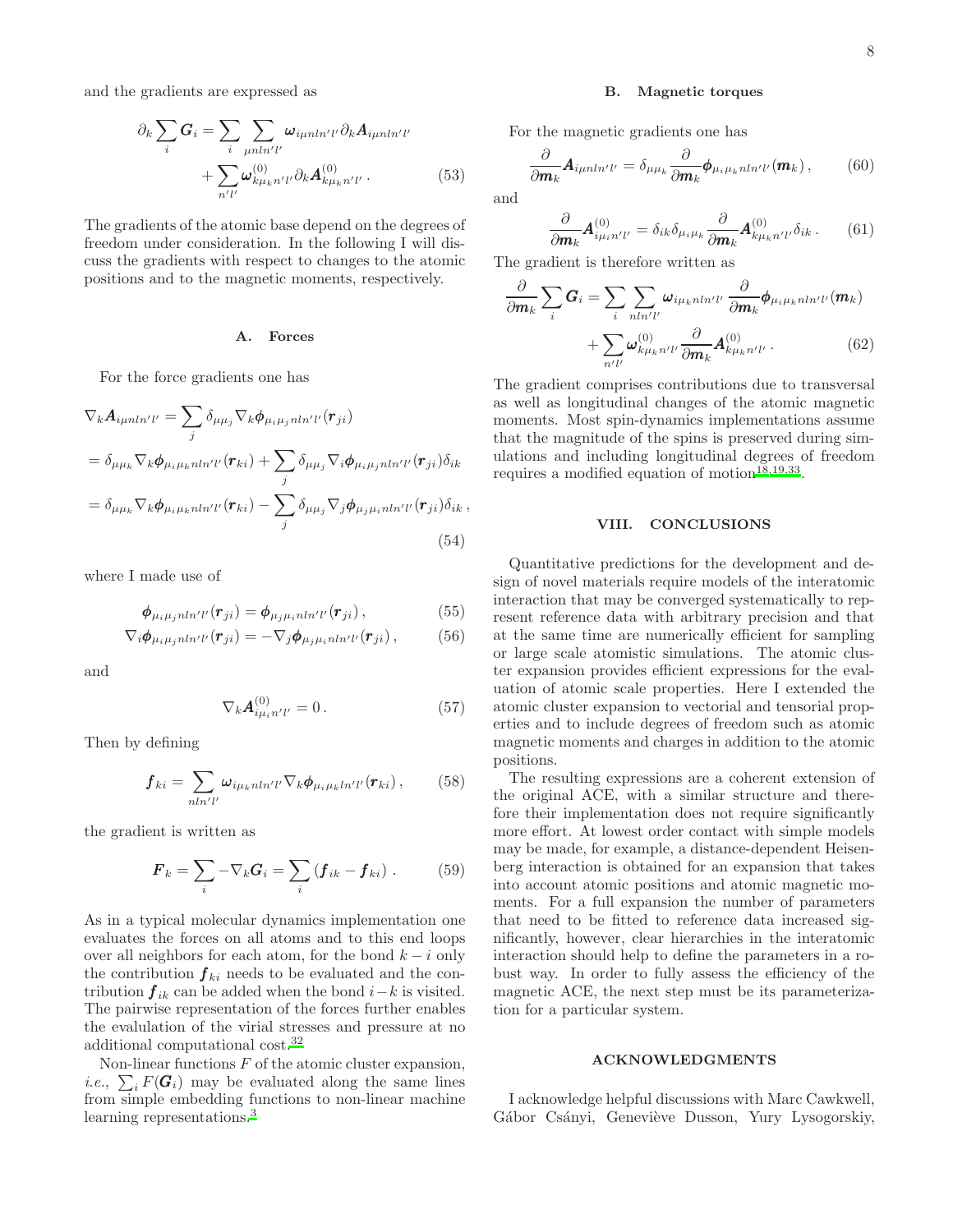Christoph Ortner, Matteo Rinaldi and Aidan Thompson and funding through the German Science Foundation (DFG), project number 405621217.

### <span id="page-8-0"></span>Appendix A: Expansion of tensor products in spherical harmonics

The Clebsch-Gordan coefficients are unitary. For spherical harmonics this means

$$
Y_L^M = \sum_{m_1 m_2} C_{L l_1 l_2}^{M m_1 m_2} Y_{l_1}^{m_1} Y_{l_2}^{m_2}, \tag{A1}
$$

and

$$
Y_{l_1}^{m_1} Y_{l_2}^{m_2} = \sum_{LM} \tilde{C}_{l_1 l_2 L}^{m_1 m_2 M} Y_L^M , \qquad (A2)
$$

where only matrix elements with  $M = m_1 + m_2$  are different from zero and

$$
\tilde{C}_{l_1 l_2 L}^{m_1 m_2 M} = \sqrt{\frac{(2l_1 + 1)(2l_2 + 1)}{4\pi (2L + 1)}} C_{L l_1 l_2}^{000} C_{L l_1 l_2}^{M m_1 m_2}.
$$
 (A3)

A unit vector  $\hat{r}$  may be expressed as a linear combination of spherical harmonics with  $l = 1$ ,

$$
\hat{r}_n = \sum_{m=-1}^1 a_{nm} Y_1^m , \qquad (A4)
$$

with the transformation matrix

$$
a_{nm} = \sqrt{\frac{2\pi}{3}} \begin{pmatrix} -1 & 0 & 1\\ i & 0 & i\\ 0 & \sqrt{2} & 0 \end{pmatrix}_{nm} .
$$
 (A5)

For example, the matrix elements of  $\hat{r} \otimes \hat{r}$  are given by

$$
\hat{r}_{n_1}\hat{r}_{n_2} = \sum_{m_1,m_2=-1}^{1} a_{n_1m_1} a_{n_2m_2} Y_1^{m_1} Y_1^{m_2}
$$
\n
$$
= \sum_{m_1,m_2=-1}^{1} a_{n_1m_1} a_{n_2m_2} \sum_{L=0,1,2} \sum_{M=-L}^{L} \tilde{C}_{11L}^{m_1m_2} Y_L^M.
$$
\n(A6)

The matrix elements of  $\hat{r} \otimes \hat{r} \otimes \hat{r}$  are given by

$$
\hat{r}_{n_1}\hat{r}_{n_2}\hat{r}_{n_3} = \sum_{m_1m_2m_3=-1}^{1} a_{n_1m_1}a_{n_2m_2}a_{n_3m_3} \times \sum_{L_1=0}^{2} \sum_{L_2=|L_1-1|}^{L_1+1} \sum_{M_1=-L_1}^{L_1} \sum_{M_2=-L_2}^{L_2} \tilde{C}_{11L_1}^{m_1m_2M_1} \tilde{C}_{1L_1L_2}^{m_3M_1M_2} Y_{L_2}^{M_2}.
$$
\n(A7)

This is easily generalized to arbitrary order by introducing the transformation matrix

$$
X_{n_1 n_2 n_3...n_N}^{LM} = \sum_{m_1 m_2 m_3...m_N = -1}^{1} \left( \prod_{k=1}^{N} a_{n_k m_k} \right) \times
$$
  

$$
\sum_{\substack{L_1 L_2...L_{N-2} \\ M_1 M_2...M_{N-2}}} \tilde{C}_{11L_1}^{m_1 m_2 M_1} \left( \prod_{k=1}^{N-3} \tilde{C}_{1L_k L_{k+1}}^{m_{k+2} M_k M_{k+1}} \right) \tilde{C}_{1L_{N-2} L}^{m_N M_{N-2} M}.
$$
  
(A8)

The transformation matrix is different from zero only for  $0 \leq L \leq N$  and  $-L \leq M \leq L$  and the product tensors may be written in spherical harmonics as

<span id="page-8-1"></span>
$$
\hat{r}_{n_1}\hat{r}_{n_2}\dots\hat{r}_{n_N} = \sum_{L=0}^{N} \sum_{M=-L}^{L} X_{n_1 n_2 n_3 \dots n_N}^{LM} Y_L^M.
$$
 (A9)

### <span id="page-8-2"></span>Appendix B: Spherical harmonics represented as polynomials of cartesian coordinates

#### a. Traditional evaluation of spherical harmonics

A unit vector  $\hat{\mathbf{r}}$  of length one is given in spherical coordinates as

$$
\hat{r}_x = \sin \theta \cos \phi, \qquad (B1)
$$

$$
\hat{r}_y = \sin \theta \sin \phi \,,\tag{B2}
$$

$$
\hat{r}_z = \cos \theta \,. \tag{B3}
$$

Traditionally the spherical harmonics are obtained as functions of  $\cos \theta$ ,  $\cos \phi$  and  $\sin \phi$ , but  $\sin \theta$  is also required explicitly for setting up the associated Legendre polynomials or to obtain  $\cos \phi$  and  $\sin \phi$ , see Ref. [34](#page-10-27) for an efficient algorithm. The computation of  $\sin \theta$  requires an explicit square root function evaluation,

$$
\sin \theta = \sqrt{1 - \cos^2 \theta}, \tag{B4}
$$

where  $\sin \theta > 0$  is sufficient. In addition to computational cost for the square root evaluation, a direct naive implementation of the conversion between spherical and cartesian coordinates is numerically unstable when  $\sin \theta \approx 0$ and generates a number of potentially redundant floating point operations.

#### b. Evaluation in cartesian coordinates

As the spherical harmonics fulfill

$$
(Y_l^m)^* = (-1)^m Y_l^{-m}, \t\t(B5)
$$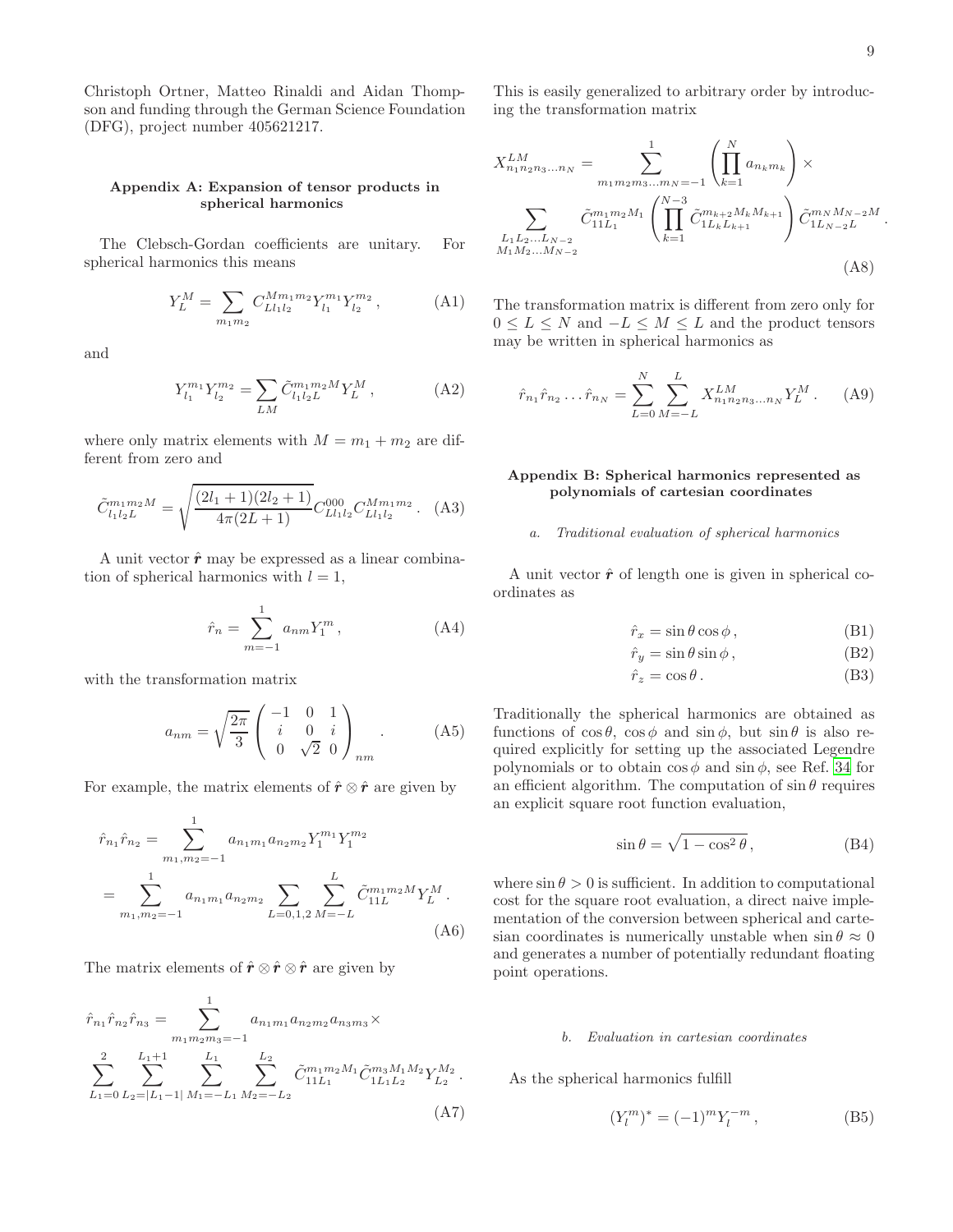in the following I consider only  $m \geq 0$ . The spherical harmonics may be represented as

$$
Y_l^m = \sqrt{\frac{(2l+1)}{4\pi} \frac{(l-m)!}{(l+m)!}} P_l^m(\cos\theta)e^{im\phi}
$$
 (B6)

$$
= \sqrt{\frac{(2l+1)}{4\pi} \frac{(l-m)!}{(l+m)!}} (-1)^m e^{im\phi} (\sin \theta)^m \frac{d^m}{d(\cos \theta)^m} P_l(\cos \theta) ,
$$
\n(B7)

with the Legendre polynomials  $P_l(\cos \theta)$ . I define

$$
\bar{P}_l^m(\cos\theta) = (-1)^m \sqrt{\frac{(2l+1)}{4\pi} \frac{(l-m)!}{(l+m)!}} \frac{d^m}{d(\cos\theta)^m} P_l(\cos\theta).
$$
\n(B8)

One then immediately has

$$
\hat{r}_x + i\hat{r}_y = e^{i\phi}\sin\theta\,,\tag{B9}
$$

and the spherical harmonics in explicitly polynomial form and in cartesian coordinates are given by

$$
Y_l^m = (\hat{r}_x + i\hat{r}_y)^m \bar{P}_l^m(\hat{r}_z).
$$
 (B10)

Iterative expressions may be obtained trivially as

$$
(\hat{r}_x + i\hat{r}_y)^m = (\hat{r}_x + i\hat{r}_y)^{m-1} (\hat{r}_x + i\hat{r}_y),
$$
 (B11)

and from modifying the expressions used in Ref. [34](#page-10-27),

$$
\bar{P}_l^l = c_l \bar{P}_{l-1}^{l-1} ,\qquad (B12)
$$

$$
\bar{P}_{l+1}^l = d_l \hat{r}_z \bar{P}_l^l , \qquad (B13)
$$

$$
\bar{P}_l^m = a_l^m (\hat{r}_z \bar{P}_{l-1}^m + b_l^m \bar{P}_{l-2}^m), \tag{B14}
$$

with

$$
\bar{P}_0^0 = \sqrt{\frac{1}{4\pi}}\,,\tag{B15}
$$

$$
a_l^m = \sqrt{\frac{4l^2 - 1}{l^2 - m^2}},
$$
\n(B16)

$$
b_l^m = -\sqrt{\frac{(l-1)^2 - m^2}{4(l-1)^2 - 1}},
$$
 (B17)

$$
c_l = -\sqrt{1 + \frac{1}{2l}},
$$
 (B18)

$$
d_l = \sqrt{2l+3} \,. \tag{B19}
$$

# c. Derivatives in cartesian coordinates

A slight modification of the recursion formulae leads to expressions for the derivatives  $d\bar{P}_l^m = \frac{d\bar{P}_l^m}{d\hat{r}_z}$ ,

$$
d\bar{P}_l^l = 0, \t\t(B20)
$$

$$
d\bar{P}_{l+1}^l = d_l \bar{P}_l^l \,,\tag{B21}
$$

$$
d\bar{P}_l^m = a_l^m(\bar{P}_{l-1}^m + \hat{r}_z d\bar{P}_{l-1}^m + b_l^m d\bar{P}_{l-2}^m). \tag{B22}
$$

<span id="page-9-1"></span>The derivatives of the spherical harmonics are written as

$$
\frac{\partial Y_l^m}{\partial \hat{r}_x} = m(\hat{r}_x + i\hat{r}_y)^{m-1} \bar{P}_l^m(\hat{r}_z), \qquad (B23)
$$

$$
\frac{\partial Y_l^m}{\partial \hat{r}_y} = im(\hat{r}_x + i\hat{r}_y)^{m-1} \bar{P}_l^m(\hat{r}_z) = i \frac{\partial Y_l^m}{\partial \hat{r}_x}, \quad (B24)
$$

$$
\frac{\partial Y_l^m}{\partial \hat{r}_z} = (\hat{r}_x + i\hat{r}_y)^m \frac{d\bar{P}_l^m(\hat{r}_z)}{d\hat{r}_z}.
$$
\n(B25)

(B26)

Noting the derivative of the unit length vector

$$
\partial_j \hat{r}_i = \delta_{ji} - \hat{r}_j \hat{r}_i, \tag{B27}
$$

and combining

$$
y_l^m = \hat{r}_x \frac{\partial Y_l^m}{\partial \hat{r}_x} + \hat{r}_y \frac{\partial Y_l^m}{\partial \hat{r}_y} + \hat{r}_z \frac{\partial Y_l^m}{\partial \hat{r}_z}, \qquad (B28)
$$

one arrives at

$$
\partial_i Y_l^m = \frac{\partial Y_l^m}{\partial \hat{r}_i} - y_l^m \hat{r}_i.
$$
 (B29)

# <span id="page-9-0"></span>Appendix C: Spectral neighbor analysis potential expressed as an atomic cluster expansion

#### a. Hyperspherical harmonics

The hyperspherical harmonics may be written as<sup>[35](#page-10-28)</sup>

$$
Z_{lm}^{n}(\omega, \theta, \varphi) =
$$
  

$$
(-i)^{l} \frac{2^{l+1/2}l!}{2\pi} \left[ (2l+1) \frac{(l-m)!}{(l+m)!} \frac{(n+1)(n-l)!}{(n+l+1)!} \right]^{1/2}
$$
  

$$
\times \left[ \sin(\omega/2) \right]^{l} C_{n-l}^{l+1}(\cos(\omega/2)) P_{l}^{m}(\cos\theta) \exp(im\varphi), (C1)
$$

with integer indices  $0 \le n, 0 \le l \le n$  and  $-l \le m \le l$ , and where  $C_{n-l}^{l+1}$  is a Gegenbauer polynomial and  $P_l^m$  and associated Legendre polynomial.

A unit vector  $\hat{s}$  of length one is given in spherical coordinates as

$$
\hat{s}_0 = \cos \omega \,,\tag{C2}
$$

$$
\hat{s}_1 = \sin \omega \cos \theta, \qquad (C3)
$$

$$
\hat{s}_2 = \sin \omega \sin \theta \cos \varphi, \qquad (C4)
$$

$$
\hat{s}_3 = \sin \omega \sin \theta \sin \varphi. \qquad (C5)
$$

### b. 4-dimensional basis of the SOAP descriptor

In a variant of the SOAP descriptor<sup>[15](#page-10-11)</sup> a 3-dimensional vector  $\mathbf{r} = (x, y, z)$  of length r is mapped onto a 4dimensional unit sphere by using the transformation

$$
\varphi = \arctan(x/y), \n\theta = \arccos(z/r), \n\omega = \pi r/r_0, \qquad (C6)
$$

where  $r_0$  is larger or equal to the cutoff distance, *i.e.*, in a simulation one will have  $r/r_0 \leq 1$ .